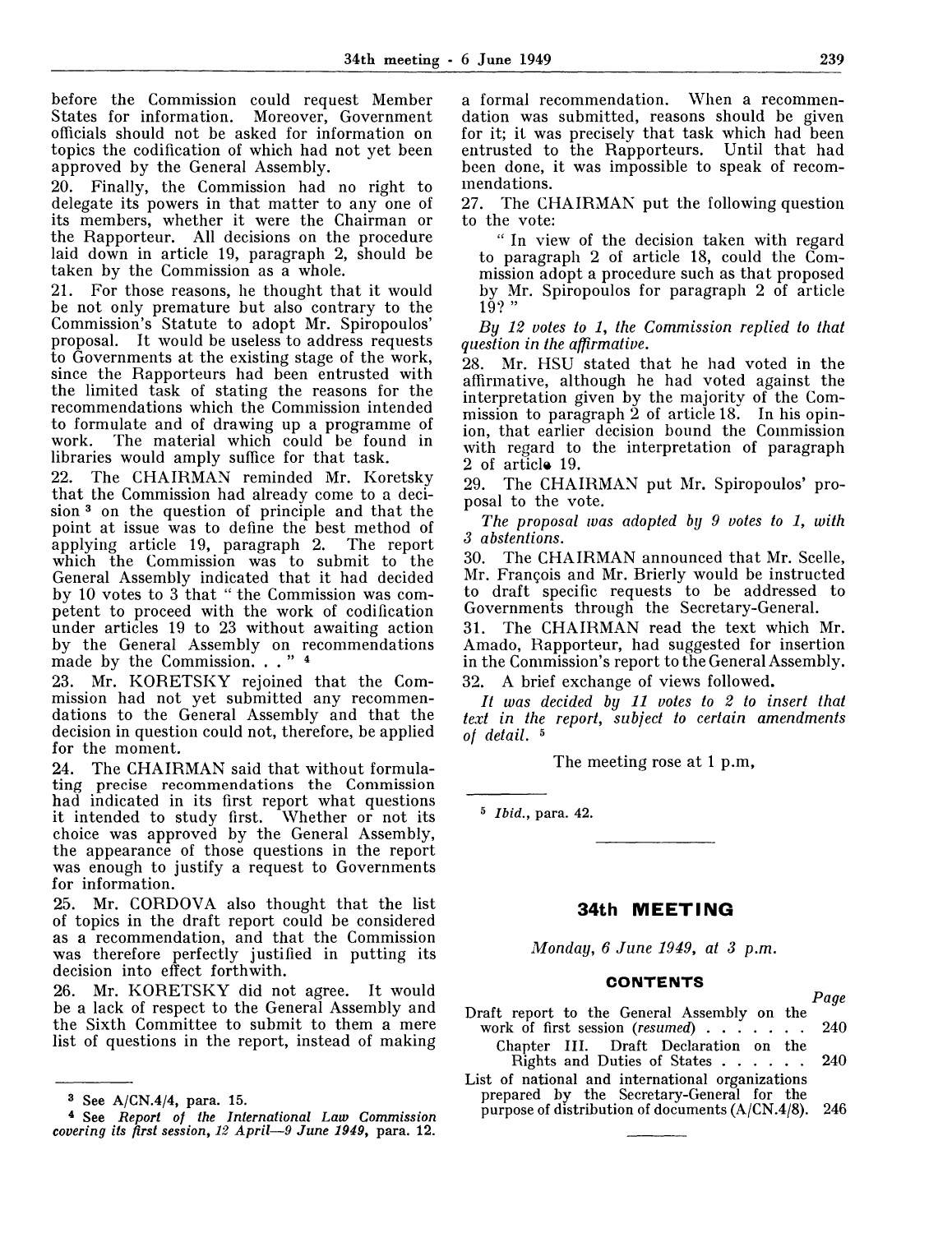*Chairman:* Mr. Manley 0. HUDSON. *Rapporteur: Mr. Gilberto AMADO.* 

### *Present:*

*Members:* Mr. Ricardo J. ALFARO, Mr. James L. BRIERLY, Mr. J. P. A. FRANQOIS, Mr. Shuhsi Hsu, Mr. Vladimir M. KORETSKY, Sir Benegal RAU, Mr. Georges SCELLE, Mr. Jean SPIROPOULOS, Mr. Jesús María YEPES.

*Secretariat:* Mr. KERNO, Assistant Secretary-General in charge of the Legal Department; Mr. LIANG, Director, Division for the Development and Codification of International Law, Secretary to the Commission.

### **Draft Report to the General Assembly on the Work of the First Session** *(resumed)*

1. The CHAIRMAN suggested to the Commission that it should examine chapter III of the Rapporteur's draft report.  *1*

### CHAPTER III. DRAFT DECLARATION ON THE RIGHTS AND DUTIES OF STATES

2. Mr. AMADO, speaking as Rapporteur, said that chapter III of the draft report was both comprehensive and concise; he was prepared however to accept any amendments the members of the Commission might think necessary in order to make the report more precise.

3. Chapter III consisted of eight paragraphs: the first recalled the terms of General Assembly resolution 178 (II) which instructed the International Law Commission to prepare a draft declaration on the rights and duties of States; the second paragraph listed the material which had enabled the Commission to draw up the draft declaration; the third explained how the Commission had proceeded with its work, and gave the complete text of the draft declaration which had been adopted; the fourth set out the principles by which the Commission had been guided; the fifth gave a summary of the draft declaration; the sixth a comparison between the Panamanian draft and the one adopted by the Commission; the seventh was devoted to the right of asylum; the eighth and final paragraph summarized the discussions on the procedure to be followed in submitting the draft declaration to the General Assembly; that paragraph also set forth Mr. Koretsky's opinion, which was at variance with the conclusions of the other twelve members of the Commission.

4. The CHAIRMAN proposed that chapter III should be examined paragraph by paragraph.

5. Mr. YEPES thought that the heading of chap-

ter III, in the English text, should be amended to read " Draft Declaration on Rights and Duties of States."

#### *Paragraph 21*<sup>2</sup>

*There were no amendments to that paragraph.*

#### *Paragraph 22*<sup>3</sup>

6. Mr. KORETSKY thought that paragraph 22 conveyed the impression that the Commission had considered the Secretary-General's memorandum only, and that it had become aware of the Panamanian draft only through that document. That was not the case; it was well known that the Panamanian draft was known long before the publication of the memorandum and that it had been submitted to the General Assembly, as could be seen from resolution 178 (II).

7. The history of the Panamanian draft should, therefore be given in the report: the date on which it was communicated to the General Assembly and of its transmission to the governments of Member States, and replies received from the latter. Other documents and drafts such as the Ecuadorian draft, drafts and statements from legal institutions or jurists, etc., which the General Assembly had instructed the Commission to take into consideration, should be explicitly mentioned also.

8. The Secretary-General's memorandum should be considered only as a most useful reference document, which should not have been mentioned in the report in preference to the original documents to which it referred. It should be pointed out to the General Assembly that the Commission had studied, and taken into consideration, all the official and non-official drafts and documents at its disposal; and to do that all the documents which had served as a basis for the Commission's work should be mentioned in detail, as well as the Panamanian draft, by title, date and registration number.

3 Para. 22 read as follows:

The Commission had before it a memorandum entitled " Preparatory Study concerning a Draft Declaration on the Rights and Duties of States ", submitted by the Secretary-General (A/CN.4/2). This memorandum, after a brief survey of the history of declarations on the rights and duties of States, set out: (a) the text of the Declaration on Rights and Duties of States presented by Panama, together with the explanatory note prepared by the Foreign Minister of Panama, Mr. Ricardo J. Alfaro; *(b)* a detailed analysis of United Nations discussions and decisions on the matter; (c) comments and observations communicated by Member States on the Panamanian Draft Declaration; and *(d)* the relevant texts of treaties and conventions, resolutions, declarations and projects adopted by inter-governmental bodies, other draft declarations proposed by Governments, declarations by non-governmental organizations and scientific institutions, and statements by jurists and publicists."

<sup>1</sup> See A/CN.4/SR.31, footnote I. Chapter **III** of the draft report (paras. 21-28) was later changed to **part II of** the *Report* (paras. 44-53).

<sup>2</sup> Para. 44 of the *Report.*

*Preparation by the Commission of the Draft Declaration*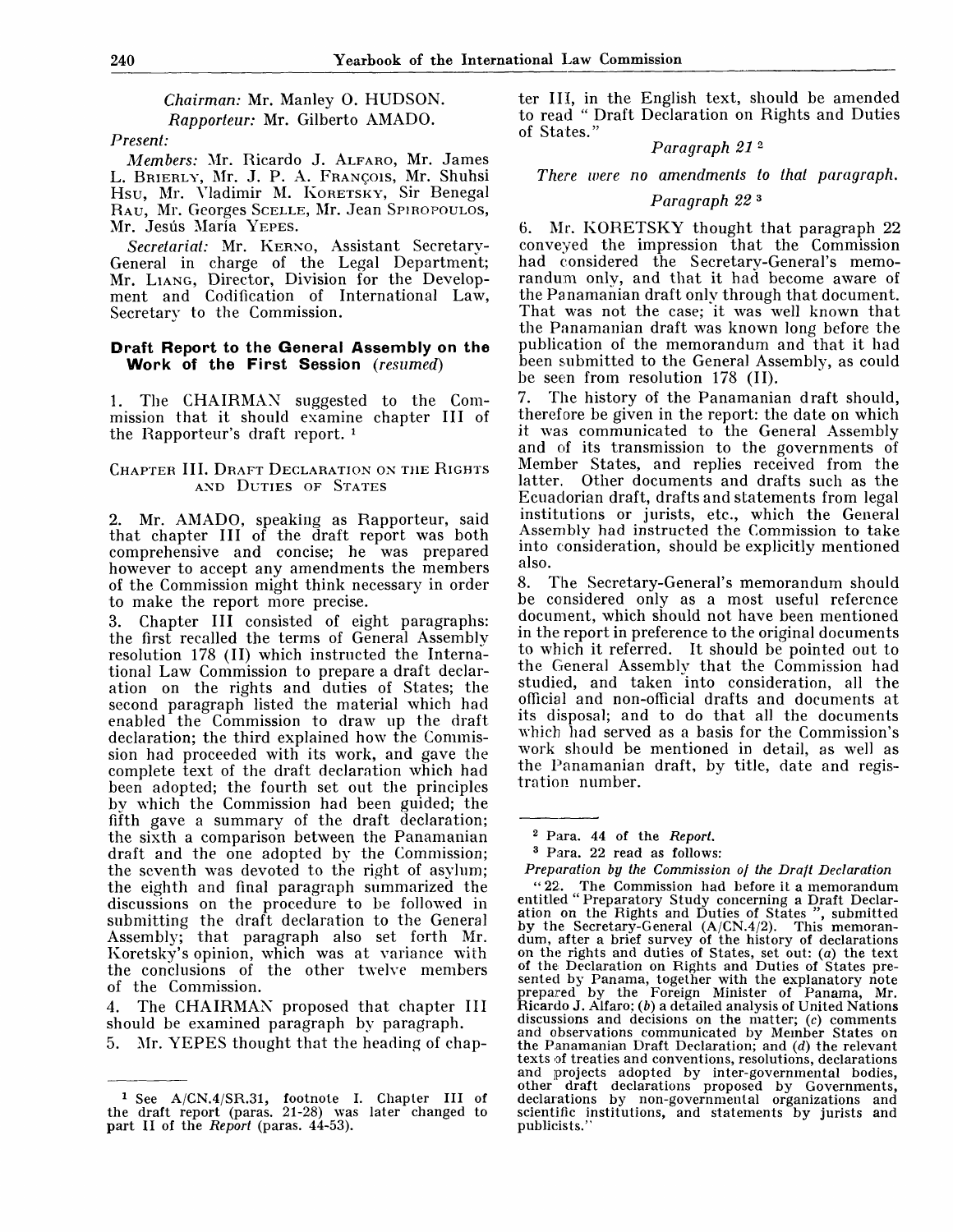9. The CHAIRMAN pointed out that the Secretary-General's memorandum contained all the texts Mr. Koretsky wished to see mentioned separately in the report. The fact that the Commission had studied and used the memorandum showed clearly that it had taken account of: *(a)* the Panamanian draft; *(b)* United Nations discussions and decisions; (c) comments of governments of Member States on the Panamanian draft; *(d)* all drafts, treaties or conventions, declarations and statements published by governments, organizations, institutions and jurists. He felt, therefore, that it was unnecessary for paragraph 22 to be amended; that paragraph was absolutely in keeping with the provisions of the last sub-paragraph of resolution 178 (II).

10. Mr. ALFARO thought that paragraph 22 was very comprehensive and that it mentioned all the material considered by the Commission. In order to meet Mr. Koretsky's wishes a sentence could be added to that paragraph to the effect that all the texts mentioned in the Secretary-General's memorandum had been carefully studied by the Commission, which had most carefully considered all the material provided.

11. Mr. AMADO said that paragraph 22 had been drafted in accordance with the provisions of resolution 178 (II), and particularly with the paragraph in which the General Assembly requested the Secretary-General to undertake the necessary preparatory work on the draft declaration on the rights and duties of States, according to the terms of resolution 175 (II). The preparatory work done by the Secretariat had been most useful, as it had considerably facilitated the Commission's work; it was therefore perfectly logical to refer to it in the report. Mr. Koretsky's amendment to paragraph 22 raised no substantial objections; he did not think, however, that there was any need for such an amendment.

12. Mr. KORETSKY remarked that his amendment raised a matter of principle, namely: the rule which should guide the Commission in mentioning the documents on which its work was based. He considered that it was imperative that the commission should mention original documents rather than the surveys which referred to such documents. Out of deference to the authors of the various documents which had served as a basis for the Commission's work, those documents should be specifically mentioned instead of being included in a very vague enumeration.

13. He again requested that paragraph 22 should be amended as he had indicated. The Commission could show its appreciation of the Secretary-General's preparatory work by stating, in a footnote, that his memorandum had greatly facilitated its work.

14. Mr. SPIROPOULOS reminded the Commission that the Secretary-General's memorandum had been presented to it as a working paper,

in accordance with the provisions of resolution 178 (II); a special place should, therefore, be given to the memorandum in the report. All the documents contained in the memorandum could also be mentioned, but such an enumeration would probably be very long and of no practical interest. He considered that paragraph 22 needed no amendment, he would not, however, oppose Mr. Koretsky's proposal if the latter thought it absolutely necessary.

15. Mr. YEPES agreed with Mr. Koretsky in principle. The report would gain in authority The report would gain in authority if it were to mention all the sources which had guided the Commission's work. He suggested that Mr. Koretsky should be entrusted with the redrafting of paragraph 22.

// *was so decided.*<sup>4</sup>

## *Paragraph 23*

16. The CHAIRMAN read paragraph 23.<sup>5</sup> He thought that it would be well to state that the Commission had adopted the final text of the draft declaration only after the third reading.

*That amendment was adopted.*

17. Mr. YEPES thought that to quote the complete text of the draft declaration was not enough: there should be an explanation of how each article had been adopted. To do that the preamble and each article should be followed by a commentary summarizing the discussion, listing the principal amendments submitted and giving the result of the voting. Such a history of each article would show with what care the

" 23. The Commission examined article by article the Draft submitted by Panama. On the basis of its deliberations, as recorded in its Summary Records,<sup>2</sup> the Commission prepared and adopted by 11 votes<br>to 2<sup>3'</sup> <sup>4</sup> the following Draft Declaration consisting of fourteen articles:

" <sup>2</sup> The expression of the views of the members of the Commission is embodied in the Summary Records of its meetings. Documents A/CN.4/SR.6 'to A/CN. 4/SR.16 and A/CN.4/SR.19 to A/CN.4/SR.25.

" <sup>3</sup> Document A/CN.4/SR.25.

" <sup>4</sup> After the vote on the Draft Declaration, Mr. Vladimir M. Koretsky and Mr. Manley O. Hudson, who voted against it, made the following statements in explanation of their votes. Mr. Koretsky declared that he voted against the Draft Declaration because its present text was even less satisfactory than the original text proposed by Panama. Certain shortcomings in the Panamanian Draft had not been met in the present Draft  $(A/CN.4/SR.22,$  pages 13, 14). Mr. Hudson stated that he voted against the Draft Declaration because the provisions of its article 6 went beyond the Charter of the United Nations and of international law at its present stage of development  $(A/CN.4/SR.25,$  pages  $3, 6$ ).

<sup>4</sup> See A/CN.4/SR.36, paras. 1-13.

<sup>5</sup> Para. 23 read as follows: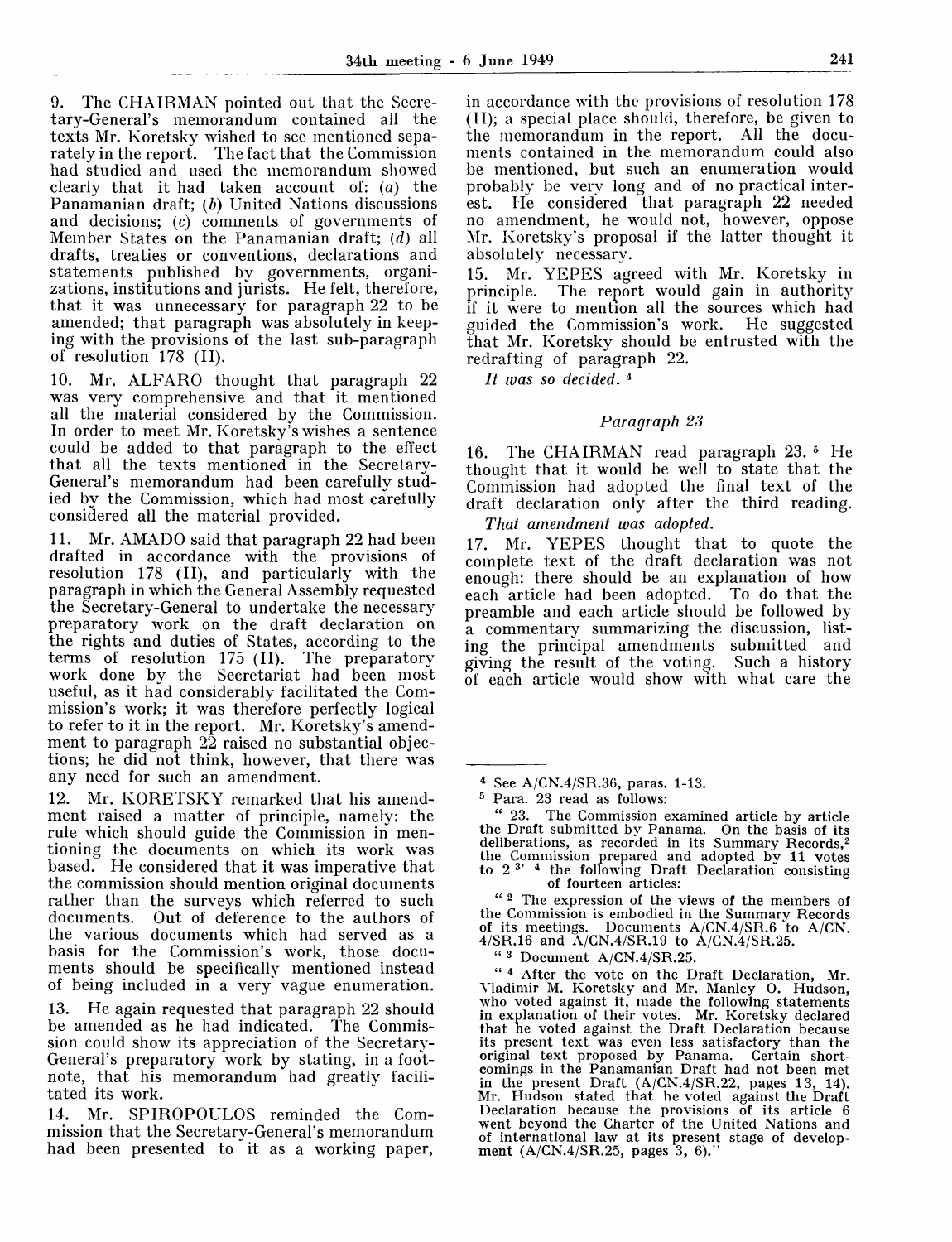Commission had accomplished the task entrusted to it.

18. He recalled that the draft declaration had been adopted only after three readings, some articles had even been given four or five readings each of which had given rise to very important amendments. It was not sufficient merely to announce the result of the voting on the draft declaration as a whole and explain the votes of the two members of the minority. In the case of each article the serial number of the summary record referring to that article should be indicated so that readers of the report might follow the debates.

19. Mr. SCELLE agreed entirely with Mr. Yepes. The report did not give a true idea of the way in which the various articles had been adopted after three readings; the report did not reflect the different attitudes which had succeeded one another, and the various lines of thought which had been expressed during the discussion. There should be some explanation of why certain articles of the Panamanian draft had been rejected, and others more or less drastically amended. He considered that the report as drafted was of no scientific interest.

20. Mr. AMADO, speaking as Rapporteur, said that he had followed the precedents established by other Commissions in their reports to the General Assembly: up to the present reports had always been brief and had never attempted to reflect the mood of the discussions.

21. He would have liked to give an outline of the very clear ideas expressed by certain members of the Commission, and to analyse the different opinions; he had, however, feared that he would be unable to give a faithful account of the theories and arguments advanced; moreover, it would have made the report disproportionately long.

22. Mr. CORDOVA agreed with Mr. Yepes and Mr. Scelle. The report should reflect the various points of view which had been expressed during the discussions, so that the General Assembly might understand the Commission's final attitude. He felt more particularly that the report should show clearly that each article of the draft declaration had been studied and voted upon separately, and that each vote had resulted in a different majority.

23. Mr. KORETSKY agreed with Mr. Yepes, that the draft declaration should be accompanied by comments explaining to the General Assembly how it had been drawn up. He had expressed his opposition to the Commission's decision to transmit the draft declaration directly to the General Assembly, contenting itself with merely attaching a brief report. The draft report under discussion contained only a few comments, on paragraphs 24, 25 and 26, which were not enough paragraphs 21, 20 and 20, which were not enough. culminated in the draft declaration.

24. He felt that it was unnecessary to indicate all the successive votes on each article, particularly since the results of some of them had been contradictory; a precise commentary following the preamble and each of the articles was, however, indispensable. The purpose of those comments would be to indicate the principles which had guided the Commission and the reasons for the position it had taken in adopting each article, and also to show the changes in the views of the members of the Commission. The General Assembly should be able to understand the conditions under which the draft declaration had been adopted, and how some articles had been rejected, amended or adopted, sometimes under the influence of certain members who had been particularly persistent in defending their views.

25. In his view, some comments would be useful to clarify the exact meaning of all the articles, which was not precisely apparent from the text itself.

26. The CHAIRMAN asked the Commission to decide upon the question whether or not the report should contain a synthetic account and history of the articles in the draft declaration, including even articles which had not been accepted.

*The proposal was refected by 6 votes to 4.*

27. Mr. ALFARO explained that he had not supported the proposal, although he approved of its principles, because in the short time remaining to the Commission the Rapporteur would not be able to make the necessary changes in paragraph 23.

28. Mr. KORETSKY drew attention to footnote 4 relating to paragraph 23. He pointed out that the observations which he had made at the twentysecond, twenty-fourth and twenty-fifth meetings had not been correctly interpreted by the Rap-<br>porteur. The latter should have reflected the The latter should have reflected the chronological order of the explanations which Mr. Koretsky had made, and should as far as possible, have employed the same terms, which were to be found in the summary records.

29. He expressed his willingness to draft an amendment to footnote 4, based upon the summary records.<sup>6</sup>

30. Mr. YEPES regretted that the Commission had not accepted his proposal that each article of the draft declaration should be followed by a short commentary; he requested that a reference should be made, either immediately after each article or in a footnote to the relevant summary n diere on<br>records.

*The proposal was accepted by 9 votes to 1.*

<sup>6</sup> See A/CN.4/SR.36, paras. 14-16.

<sup>7</sup> In the draft report, the articles **of** the **draft** declaration were not followed by comments as **in** the *Report.* See *Report,* para. 46.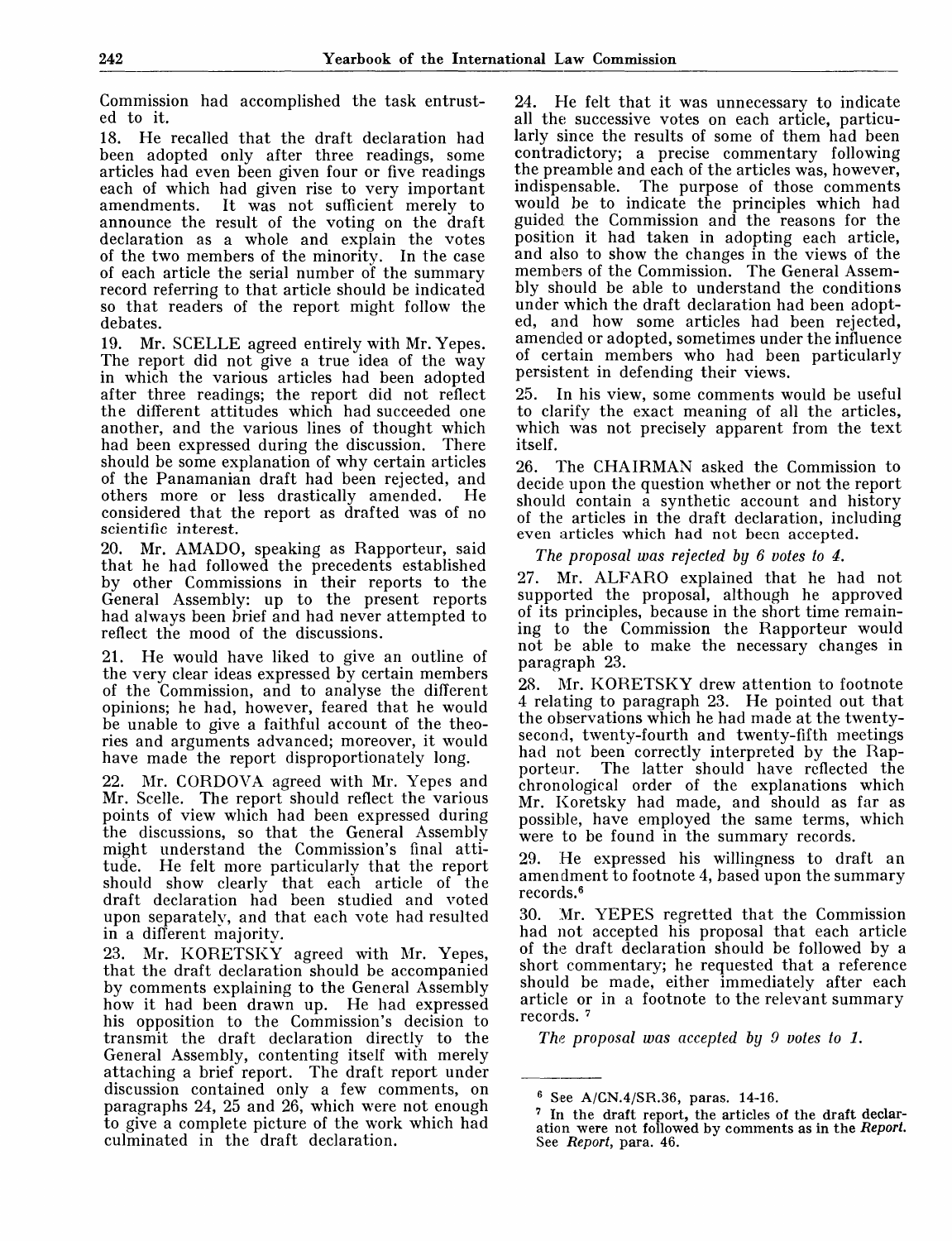# *Paragraph 24*<sup>8</sup>

31. The CHAIRMAN read the paragraph. He proposed a drafting amendment, which would not affect the French text, namely, that the words " it should " preceding each phrase should be amended to " that it should ". He also suggested that the phrase " be applicable to all the States of the world " should be replaced by " envisage all the States of the world ".

32. Mr. KORETSKY thought that the phrase " that it should be applicable only to fully sovereign States " should be deleted. The notion of sovereignty had not been sufficiently studied by the Commission, and it was difficult to say what was meant by " fully sovereign States "; it had even been maintained that, juridically speaking, some Member States were not " fully sovereign ". If that phrase were retained the number of States to which the declaration of rights and duties would apply might be considerably reduced.

33. The phrase: " that it should be applicable to all the States of the world and not only to the Members of the United Nations " showed a praiseworthy desire to give the declaration a universal character. It should be borne in mind, however, that the declaration had been requested by the General Assembly, which had not specified that it should apply to States which were not Members of the United Nations. He considered therefore that the phrase should also be deleted.

34. He proposed the deletion of the word " basic " in the last part of the phrase in order to avoid the implicit exclusion from the scope of the declaration of certain political rights which it was the duty of States to respect, such as the right of women to vote, which some members of the Commission had suggested was not a basic right—a view which he had always opposed.

35. The CHAIRMAN recalled that the Commission had already voted in favour of the two phrases which Mr. Koretsky wished deleted. He pointed out that the word " basic " was included in the last postulate of the preamble to the draft declaration, logically, therefore, it should be maintained in the body of the report.

36. Mr. SCELLE supported the views expressed by the Chairman; he considered that the decision taken by the Commission on the matter should not be reconsidered. If the Commission decided to delete those phrases he would vote against the draft. He even suggested that the expression " all the sovereign States of the world " should replace the words " all the States of the world ",

since it would be more logical than the phrase used in the declaration as it stood, particularly in view of the preceding words.

37. Mr. HSU stated that the word " only " in the last phrase should be deleted, since it had been the intention of the Commission to study, if not all the rights and duties of States, at least the greatest possible number. As at present drafted the last phrase did not reflect accurately the spirit which had prevailed at the time the Commission had taken a decision on that point.

38. He also requested that the expression " fully sovereign States" should be replaced by "sovereign States ".

39. Sir Benegal RAU proposed that the last  $\frac{1}{2}$  phrase should be replaced by the following: " and that it should formulate certain basic rights and duties of States ".

40. The CHAIRMAN put to the vote paragraph 24, as amended, by the proposals of Mr. Hsu, Sir Benegal Rau, Mr. Scelle and himself.

*Paragraph 24, as amended, was adopted by 11 votes to one.*

# *Paragraph 25*<sup>9</sup>

41. The CHAIRMAN read paragraph 25. He suggested that in the first sentence the word " main " should be deleted from the expression " four main rights ". He also proposed that in the last sentence the word " organized " should be inserted before the word " incitement ". He observed that the order in which the rights and duties were set out was not identical with the order followed in the draft declaration; he suggested that the Rapporteur should make the necessary amendments in that respect to paragraph 25.

42. Mr. SCELLE considered that paragraph 25 was of no value since it only summarized the draft declaration. It thus contained no proposal of substance and its deletion would be in accordance with the Commission's decision to submit a very brief report.

*Mr. Scelle's proposal was rejected by 5 votes to one.*

43. Mr. KORETSKY pointed out that the last phrase of the paragraph should be re-drafted to make it conform to the provisions of the Charter and of article 6 of the draft declaration.

*It was so decided.*

<sup>8</sup> See *Report,* para. 47.

<sup>9</sup> See *Report,* para. 48.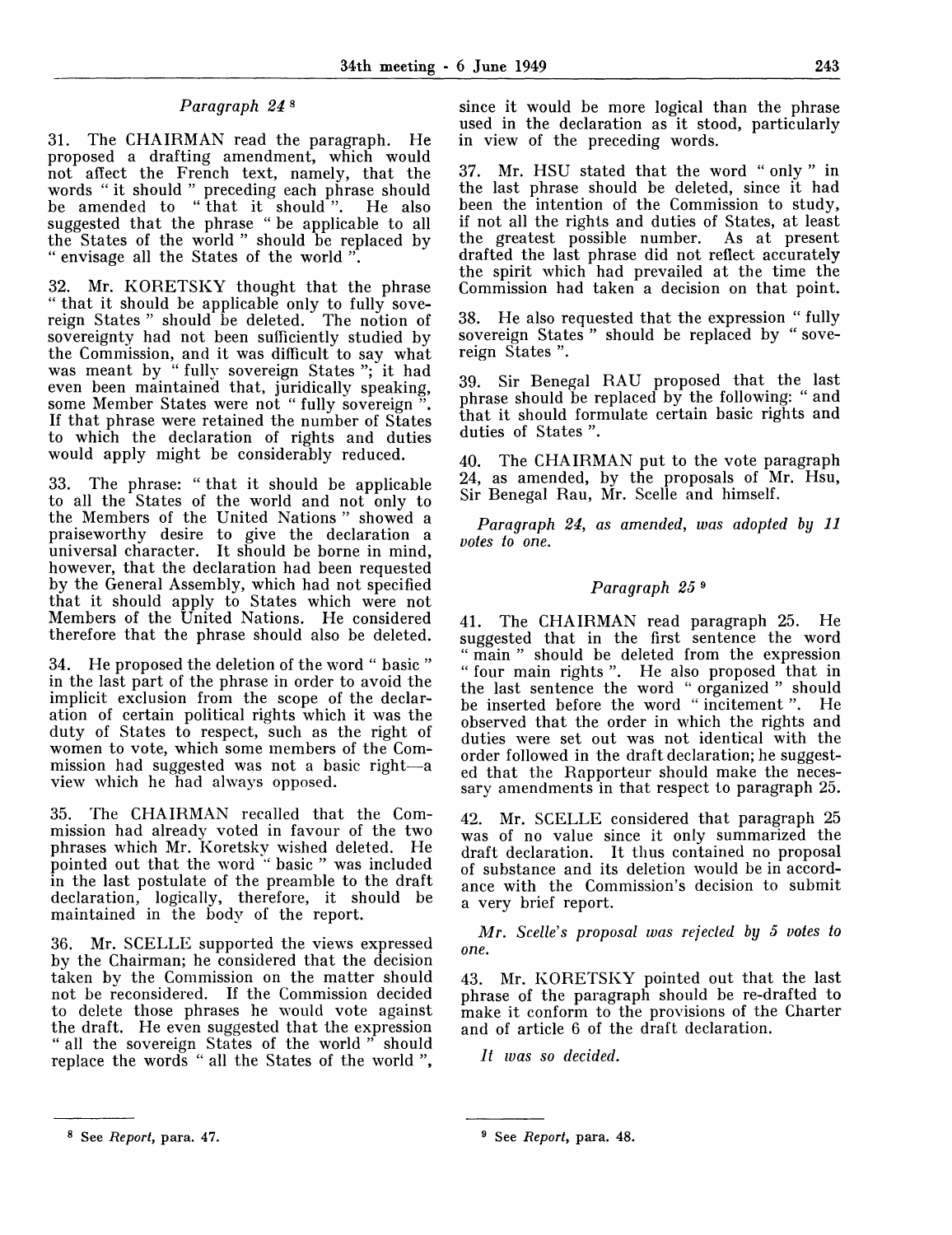# Paragraph 26<sup>16</sup>

44. The CHAIRMAN considered that the comparative study in paragraph 26 of the draft declaration prepared by the Commission and the draft submitted by Panama would not be necessary if the Panamanian draft were reproduced in the report. In his opinion, it would be in order for it to be deleted, since the purpose of the report was not to tell the General Assembly what had become of the Panamanian draft, but to submit to it the draft prepared by the Commission. The Chairman therefore considered that no difficulty would be caused by the deletion of that paragraph.

10 Para. 26 read as follows:

" *Comparison with the Panamanian Draft*

*"* 26. It will be noted that the Draft Declaration prepared by the Commission retained the substantive provisions of sixteen of the original twenty-four articles of the Draft submitted by Panama.

" Some articles of the Draft submitted by Panama were not retained on the ground that their provisions were substantially covered by other articles of the Draft Declaration prepared by the Commission. Thus, article 1 was omitted because the right of a State to exist and to protect and preserve its existence was implied in the Draft Declaration, particuarty in articles 1 and 12 thereof.  $\frac{1}{1}$  Similarly, article 9, relating to the respect for the rights of the State by other States, was considered unnecessary because its substance is implied throughout the Draft Declaration, Article 10, dealing with the limitation of the rights of the States, is substantially covered by article 14 of the Draft Declaration. Articles 11 and 12, dealing respectively with the observance of treaties and sanctity of the pledged word, and the discharge of international obligations are combined in a single text in article 13 of the Draft Declaration. Article 24, dealing with the prohibition of pacts incompatible with the discharge of international obligations, is covered also by article 13 of the Draft Declaration.

" Some other articles were not retained on different grounds. Articles 2 and 3 of the Panamanian Draft, dealing with recognition of States, were omitted in view of the controversial nature of the subject-matter, and in view of the decision of the Commission to include the subject of recognition amongst the topics<br>for codification.<sup>2</sup> <sup>3</sup> With regard to article 8, it was decided that the consideration of the question of diplomatic intervention should be postponed until the Commission should proceed to the codification of this subject.<sup>4</sup> Article 14, dealing with the national and international scope of the law of nations, was omitted on the ground that its subjects-matter did not constitute either a right or a duty of States. Article 20, relating to the co-operation in the pursuit of the aims of the community of States, was not thought necessary since the obligations set forth in the Charter already covered that topic. Finally, article 23, concerning equality of opportunity and interdependence in the economic sphere was omitted since it was deemed that this subject-matter did not entirely fall within the scope and purpose of international law.

- " <sup>2</sup> See paragraph 15 (5) of this report.
- " <sup>3</sup> Document A/CN.4/SR.25.
- " <sup>4</sup> Document A-CN.4/SR.13, page 15.

45. Mr. ALFARO objected that, since the Commission had decided not to include in the report commentaries showing the origin and history of each article, because of the lack of time, the least that should be done would be to maintain paragraph 26 which was, in a way, a summary of the Commission's discussions on the Panamanian draft, which had been used as the basis for the final draft. Jurists who read the report, and who wished to go further into the comparative study, would themselves refer to the draft submitted by Panama. With regard to other readers, it would be a good thing for them to see the reasons for which certain parts of the original draft had been rejected and others amended.

46. Mr. AMADO (Rapporteur) expressed the opinion that paragraph 26 was necessary for the guidance of the reader, since it showed clearly the reasons which had motivated the votes in the Commission. Had he been informed that the Commission would prefer a very full report, he would have enumerated the tendencies and trends of opinion which had developed in the course of the debate. He had, in fact, prepared all the material necessary for such a report. After careful consideration, and in agreement with those who had assisted him in his work, however, he had drawn up the report in a very concise form, the principle of which could also be justified; he considered therefore that paragraph 26 should not be re-drafted since, as it stood, it gave the minimum of necessary explanations.

47. Mr. KORETSKY was of the opinion that, assuming it was possible to compare such different texts as the draft prepared by the Commission and the draft submitted by Panama, which were more parallel than convergent, the comparative study should be more exact and more complete than appeared from the actual content of paragraph 26. To cite only one example, it was not true that article 1 of the Panamanian draft had been deleted solely because the right to exist was implied by articles 1 and 12 of the Com-<br>mission's draft. Reference to the summary Reference to the summary records of the twenty-fourth and twentv-fifth meetings  $(A/CN.4/SR 24$  and  $A/CN.4/SR 25$ , would show that, although the majority had ultimately adopted the Chairman's suggestion, nevertheless some members of the Commission had very clearly expressed the opposing view. In spite of that fact, the report contained no reflection of the political and juridical arguments which had been adduced in favour of maintaining that right in the final draft.

48. He regretted that the Rapporteur had considered it advisable to adopt an exaggeratedly brief form for the report. A summary in a few laconic paragraphs was hardly a faithful reflection of the work of the Commission, whose discussions had lasted more than six weeks. The importance of the document itself, which was to be submitted

 $"1$  Document A/CN.4/SR.25.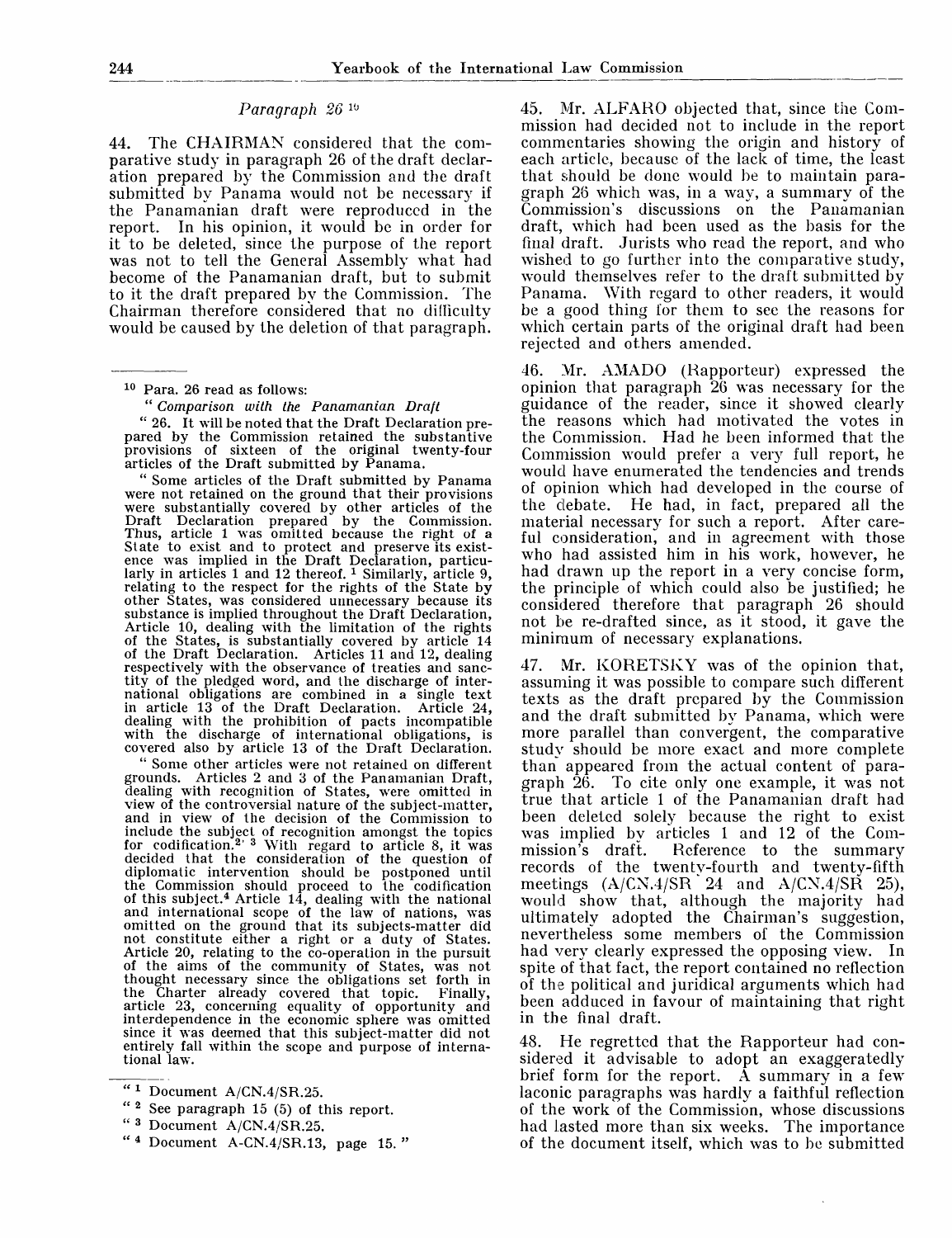to the Genera] Assembly, would have justified a more extensive development of the subject. In any case, paragraph 26 should be completed in the interests of accuracy alone.

49. Mr. CORDOVA considered that the General Assembly would be particularly interested, not so much in the analogical and numerical relationship between the articles of the two drafts, as in the arguments which had been developed in the course of the discussion. Since the Rapporteur had said that he had prepared a statement of those trends of opinion, could he not be asked to submit that material to the Commission, which might use it to expand the report which was unquestionably too brief.

50. Having consulted Mr. AMADO, the CHAIR-MAN stated that the Rapporteur would bear in mind as far as possible the remarks which had just been made and would accordingly redraft paragraph 26.<sup>11</sup>

51. Mr. HSU thought that the explanation given in the last sub-paragraph of paragraph 26 was inadequate, since it stated that a given article of the Panamanian draft had been deleted because the Commission had decided to include the subject among the topics for codification. had not, in fact, been deleted for that reason; articles relating to other topics reserved for codification had been included in the draft declaration regardless of that fact. The true reason for the deletion had been the impossibility of drawing up a text acceptable to the majority of the Commission and it had, therefore, decided to formulate only certain rights and duties of States, as was in fact stated in paragraph 24, but without any indication of the criteria upon which the choice had been based.

52. Mr. YEPES requested that the word " interposition " should be substituted for the word " intervention" in the sixth line of the English text of the last sub-paragraph of paragraph 26. 53. Mr. FRANCOIS suggested that the phrase at the end of the same paragraph, namely: " did not entirely fall within the scope and purpose of international law " should be replaced by the words: " did not fall within the mandate of the Commission ".

54. The CHAIRMAN stated that the Rapporteur would make those two changes in the report.

## *Paragraph 27™*

55. The CHAIRMAN considered that paragraph 27 should be deleted, since the proposal to include the right of asylum, with which it dealt, had ultimately been rejected by the Commission. If it were retained, however, a similar paragraph should be included relating to each of the proposals which had been made during the discussion and which had not been accepted by the Commission.

56. Further, the Commission had not put aside the draft article on the right to asylum for the reason mentioned in the paragraph but because a dispute in that connexion which had arisen between Colombia and Peru was to be submitted to the International Court of Justice.

57. Mr. YEPES objected to the deletion of the paragraph. The CHAIRMAN put the question to the vote.

*The result of the vote was 4 in favour and 4 against; the paragraph was therefore retained.*

58. The CHAIRMAN proposed the deletion of the second sentence of the paragraph reading: " After discussion, the Commission provisionally adopted, by 9 votes to 2, the amended text of the proposed article ". The sentence was of no value since the article in question had not ultimately been adopted.

59. Mr. ALFARO held the view that the statement was necessary, since it reflected the intentions of the Commission by emphasizing the reason for which the right of asylum had eventually been omitted; namely, because it had been retained as a topic for codification and would be the subject of later consideration.

60. Mr. KORETSKY considered that that purely technical reason, the only one mentioned in the report, had not been the true cause for the postponement of the question. The reason had not, in fact, been decisive in other cases; thus, the duty of a State to carry out in good faith its obligations arising from treaties was included in the draft declaration, regardless of the fact that it, too, was linked with a topic which had been reserved for codification. The reason why the Commission had refused to include the right of asylum in the draft had really been because, for political reasons, it had not wished to consider such a difficult problem of great topical interest upon which agreement in the Commission could not be expected in the circumstances. He agreed with the opinion expressed by the Chairman that paragraph 26 was of no value. Since, however, the Commission had decided to retain it, he requested that it should be expanded by the inclusion of the text of the proposed article and the true reasons why that article had been rejected.

61. The CHAIRMAN reiterated the fact that the question of the right of asylum had been adjourned, not only because it had been retained as a topic for codification, but also, and primarily because that right was the subject of a dispute which was about to be submitted to the Inter-<br>national Court of Justice. The latter reason national Court of Justice. should be mentioned in the report, because it was the only one which offered a plausible justification for the change in the Commission's attitude which, after it had decided to include that right in the

<sup>11</sup> See CN.4/SR.36, para. 21.

<sup>12</sup> See *Report,* para. 23.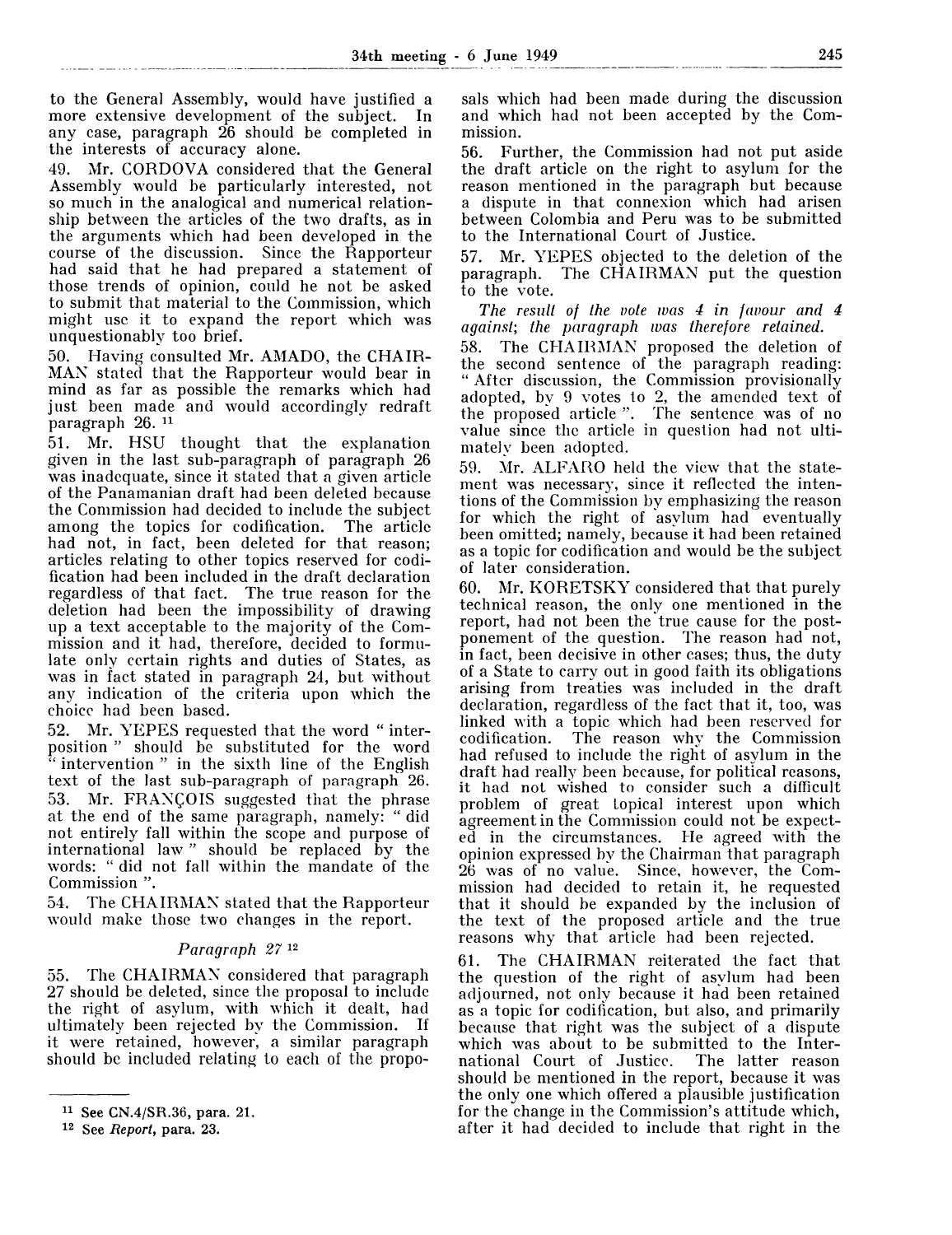draft, had preferred subsequently to postpone consideration of the problem. He felt that it would be sufficient to mention the question of the right of asylum in the paragraph of the report which stated that Mr. Yepes would prepare a working paper on that question.

62. Mr. SCELLE pointed out that the study of the question of the right of asylum had been entrusted to Mr. Yepes who had been asked to draft a working document for submission to the Commission at its next session: a later paragraph of the report would mention that decision of the Commission which was contradictory to the reason for adjournment mentioned by the Chairman.

63. Mr. ALFARO was of the opinion that there was nothing to prevent the inclusion in the report of a review of the facts as they actually had<br>occurred. When the Peruvian delegation had When the Peruvian delegation had informed the Commission that litigation regarding that right was pending, Mr. Yepes, with the approval of the Commission, had withdrawn his proposal because of the controversial nature of the question.

64. Mr. KERNO (Assistant Secretary-General) pointed out that the Commission could mention in the section of the report dealing with the study on the right of asylum to be made by Mr. Yepes, that a proposal, which, however, had eventually been withdrawn, had been submitted that an article on that question should be inserted in the draft declaration on the rights and duties of States. 65. The CHAIRMAN proposed that the Commission should adopt that solution.

// *was decided by 9 votes to none to transfer the substance of paragraph 27 to a later chapter of* the report.<sup>13</sup>

## *Paragraph 28*<sup>14</sup>

66. The CHAIRMAN proposed that the word " examined " in the second sentence of paragraph 28, first sub-paragraph should be replaced by the words " was guided by ".

// *was so decided.*

67. The CHAIRMAN suggested the following amendments in the second sub-paragraph of the paragraph: deletion of the words " to be " in front of the word " noted " in lines 8 and 12 of the English text; the phrase " such as had not taken advantage of this opportunity would be enabled to do so " to be replaced by the words " all Members of the United Nations would have another opportunity to do so ".

// *was so decided.*

68. Mr. KORETSKY suggested the deletion of the following words which he felt were unnec-

 $\bar{z}$ 

essary, and which appeared in the first sentence of the second sub-paragraph: " like the study of the question of an international criminal jurisdiction ".

69. The CHAIRMAN put Mr. Koretsky's suggestion to the vote.

*It ujas agreed by 6 votes to 2 delete that phrase.* 70. The CHAIRMAN mentioned that in the English text the comma should be placed in front of the word " but ".

71. Mr. BRIERLY pointed out that the deletion of that phrase would necessarily entail the deletion of the last sentence of the first sub-paragraph which also mentioned international criminal jurisdiction.

72. Sir Benegal RAU and Mr. ALFARO did not think that the deletion was obligatory.

73. The CHAIRMAN put to the vote Mr. Brierly's suggestion to delete the last sentence of the first sub-paragraph.

*The proposal was not adopted, 5 votes being cast in favour and 5 against. The phrase was therefore retained.*

74. The CHAIRMAN suggested that the word " immediately " in the second line of the third sub-paragraph of the English text should be transferred to the third line, after the words " General Assembly ". Furthermore, commas should be placed before and after the phrase " through the Secretary-General. "

*It was so decided.*

75. The CHAIRMAN asked Mr. Koretsky whether he had any comments to make on the text of the fourth sub-paragraph which summarized his interpretation of the Statute of the Commission on the circulation of drafts to Governments. 76. Mr. KORETSKY would like to make that sub-paragraph more specific by the deletion of the reference to non-governmental organizations which were not mentioned in article 21 of the Statute to which he had referred. For that purpose, he would send the Rapporteur the substance of his intervention on that point as it appeared in the summary record  $(A/CN.4/SR 25)$ . 77. The CHAIRMAN noted the Rapporteur's agreement to the change requested by Mr. Koretsky and declared the first reading of chapter III of the report closed.

### **International and National Organizations Concerned with Questions of International Law; Tentative List Prepared by the Secretary-General for the Purpose of Distribution of the Documents of the Commission (A/CN.4/8)**

78. The CHAIRMAN submitted to the Commission a list of international and national organizations concerned with questions of international law (A/CN.4/8) prepared by the Secretariat

<sup>&</sup>lt;sup>13</sup> Transferred to Chapter II under the heading "The topic of the right of asylum ".

<sup>14</sup> See *Report,* para. 53.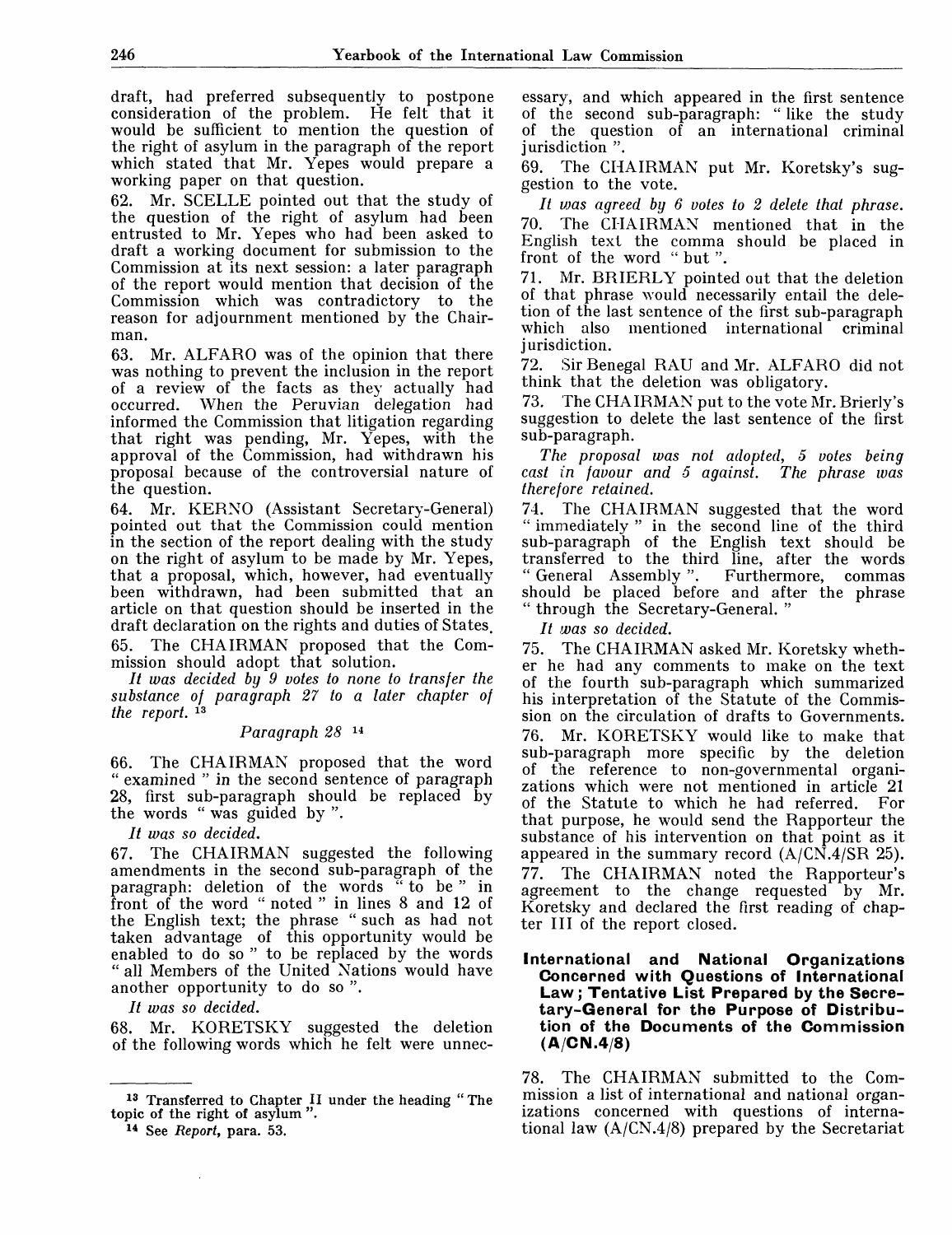in pursuance of article 26, paragraph 2 of the Statute, and taking into account the provisions of paragraph 3. He explained that the list had been compiled solely with a view to the distribution of the Commission's documents by the Secretariat and not for the purposes of the consultation provided for in the first paragraph of that article.

79. Article 26 dealt separately with the power of the Commission to consult with any international or national organizations, official or non-official, and with the distribution of documents to the various organizations in the same categories, the Secretary-General having been requested to compile a list of those organizations after consultation<br>with the Commission. That distinction was with the Commission. made quite clear in paragraph 3 of the article which specifically stated that organizations which had collaborated with the Nazis and Fascists or with Fascist Spain should be excluded both from consultations and from the list.

80. Mr. KORETSKY was, on the contrary, of the opinion that paragraph 2 could not be considered apart from the context of the article, and that the distribution of documents should not be considered until after the Commission had decided which organizations it might wish to consult.

81. The Statute of the Commission constituted a homogeneous whole, from which neither an article nor a paragraph could be extracted and considered outside of the general structure of the article or the Statute. Thus the second paragraph of article 26 was closely linked to the first paragraph, and the sole purpose of the distribution of documents for which it provided was to supply the organizations which the Commission intended to consult with the necessary documentation so that they could submit their opinion with a full knowledge of all the facts. That was the only purpose which the list prepared by the Secretariat could serve. It would enable the organizations with consultative status to receive the documents which might be of interest to them, namely, those relating to subjects of future consultation. In the interests of economy, and in view of the large number of those organizations, it would be advisable for the Secretariat to send to each only the documentation dealing with its particular field. A military legal academy, for example, should receive only the documents relating to the laws of war, the sole point on which it could be consulted.

82. The CHAIRMAN pointed out that it was for the Secretariat to decide which documents should be distributed to a particular organization. The Commission did not need to concern itself with the financial question involved in that distribution. The purpose of the distribution was not, as Mr. Koretsky thought, to provide the necessary documents for a few exceptional consultative organizations which would receive, of course, very complete files on the questions

under consideration, but to disseminate throughout the legal world the results of the Commission's work as widely as the budget for that purpose would allow, in order to arouse the interest and support of the principal organizations of jurists in the Commission's work.

83. In that respect it was for the latter to clarify its interpretation of article 26 of the Statute and to say whether the first two paragraphs should or should not be considered separately.

*The Commission decided by 10 votes to 1, that those two paragraphs were independent of each other and that they dealt with two different questions: consultation with organizations on the one hand, and distribution of documents on the other.*

84. The CHAIRMAN proposed that the Commission should examine the list of organizations which had been prepared by the Secretariat primarily in accordance with the information furnished by Member Governments and by the Government of Switzerland, in reply to the Secretary-General's letter of 30 April 1948, in which he had requested those Governments to obtain for him the names of national and international organizations in their respective territories which were concerned with international law.

85. Mr. KORETSKY regretted that the Secretariat had been satisfied to list the international organizations without supplying specific information on them. As a result the Commission was not in a position to determine whether some of those organizations did not come under the exclusion clause in article 26, paragraph 3 of the Statute, or whether others really had as the primary purpose of their activity the study of international law. The Secretariat was nevertheless in possession of detailed information on each one of those organizations, particularly on those which enjoyed consultative status granted by Ihe Economic and Social Council, since the list prepared for the Council by the Secretary-General was accompanied by basic information in that respect. For that reason Mr. Koretsky would like the representative of the Secretary-General to explain to the Commission whether all that information had been taken when the list under consideration had been prepared and, in particular, whether the organizations which were included therein were free of all ties and had severed all connexions with Franco Spain.

86. Mr. KERNO (Assistant Secretary-General) pointed out first of all that, in compiling its list, the Secretariat had worked on the principle that it should be used only for the distribution of documents and, consequently, it would in no way prejudge the choice of organizations which the Commission might eventually decide to consult, in accordance with article 26, paragraph 1. 87. In the last analysis, the inclusion of an organization on that list would have little effect,